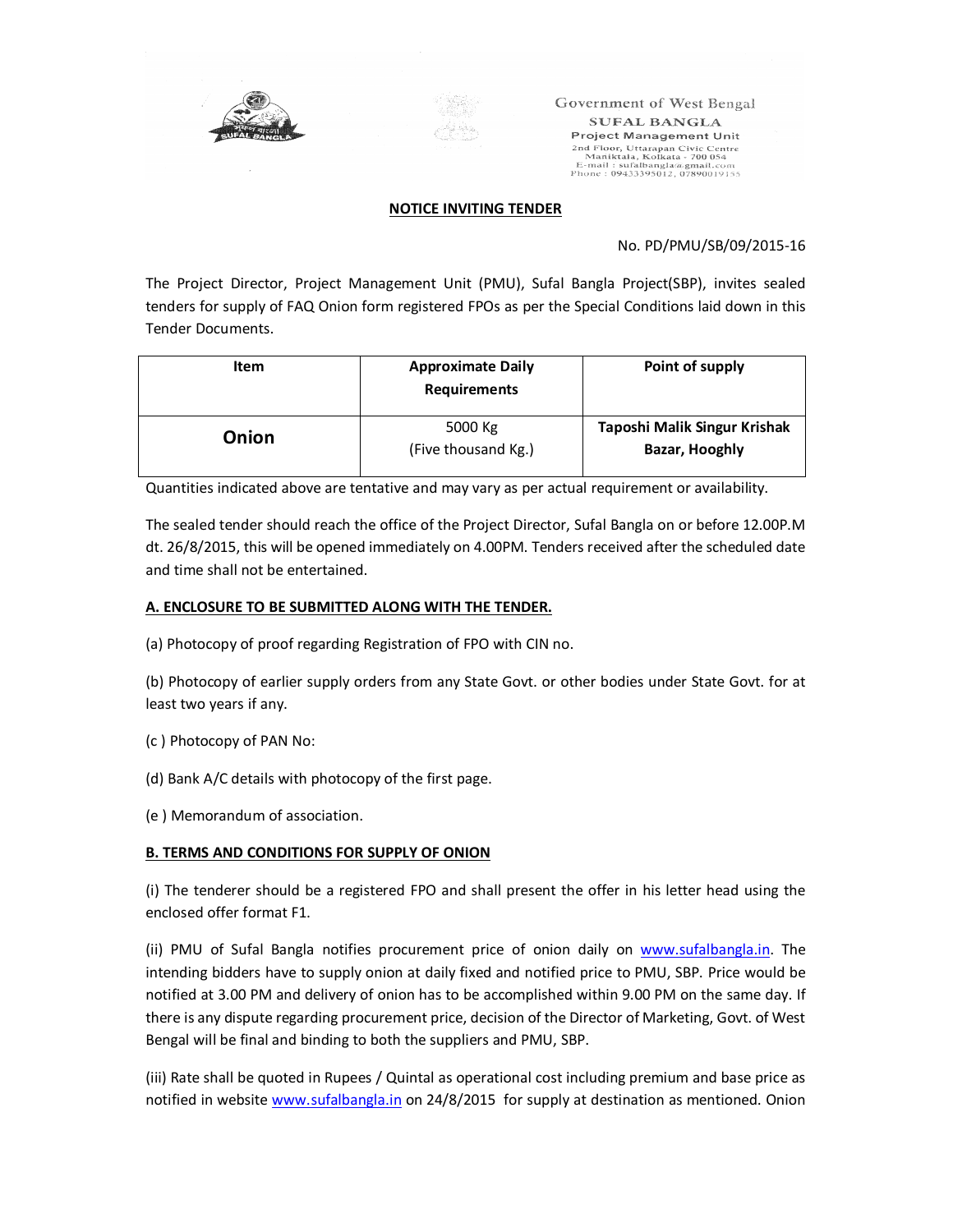

Government of West Bengal **SUFAL BANGLA** Project Management Unit 2nd Floor, Uttarapan Civic Centre<br>Maniktala, Kolkata - 700 054<br>E-mail : sufalbangla@gmail.com<br>Phone : 09433395012, 07890019155

under supply should be of Fair Average Quality, free from pest and diseases, free from decayed mass, free from bulbs having weight below 40gm, cleaned/graded and packed in bags. (Exclusive of weight of the bag). The rate shall be all-inclusive and no other claim on taxes etc.,shall be entertained.

(iv) Analysis of rate shall be submitted containing procurement price of onion notified by PMU, SBP as the base price which is variable as per procurement price to be notified by PMU, SBP. But for quotation of rate by the intending bidders procurement price of onion to be notified by PMU/SBP on 24/8/2015 on www.sufalbangla.in including operational cost and premium as applicable in format F2. Own perforated ventilated vehicles including fuel and driver may be provided by PMU/SBP for ensuring smooth supply of onion. However intending bidder has to quote transportation cost in format no F2. In case aforesaid vehicles are provided to the selected bidder no transportation cost will be entertained.

(v) PMU/SBP will communicate the quantity of requirement of onion in writing to the selected bidder within 12.00 noon on the day of supply.

(vi) Failure to deliver the quantity approved by PMU/S.B.P. shall entitle to impose penalty @ 5% of the value of the shortfall in the supply at the rate agreed.

(vii) The successful tenderer shall at his cost execute an Agreement with PMU/S.B.P. on non-judicial stamp paper of Rs. 100/- or of required value for arranging the supply as per these Terms and Conditions, sign each page of the Terms and Conditions.

(vii) Tenderers failure to arrange the supply as per the terms and conditions will entitle Sufal Bangla to cancel the order and arrange from the next party in the tender at the cost and risk of the defaulting tenderer.

(ix) Conditional offers shall not be accepted and the tenderer shall not impose any additional term/conditions.

(x) The undersigned reserves the right to accept/reject any or all the tenders without assigning any reason what so ever.

(xi) Tenderer shall able to start supply of onion within 12(twelve) hours form the issue of work order.

(xii) The Court at Kolkata alone will have jurisdiction to try any legal proceedings which may arise out of the contract. Neither party shall file proceedings in any other Court.

# **C. OTHER TERMS AND CONDITIONS.**

1. The programme is a market intervention one and PMU/SBP shall reserve the right to stop the operation as would be considered necessary or as per decision of the Government serving a notice before 24 hrs.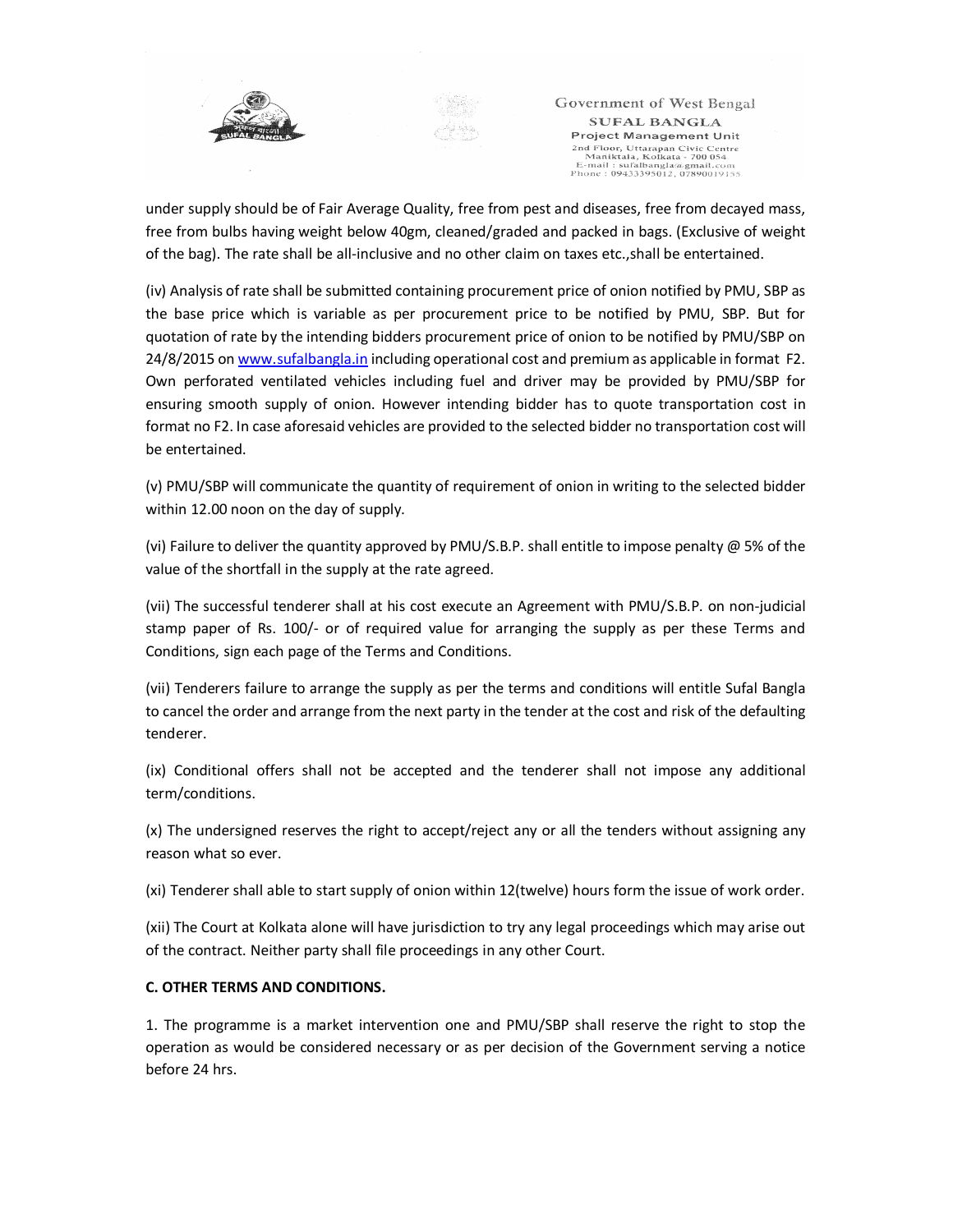

Government of West Bengal **SUFAL BANGLA** Project Management Unit 2nd Floor, Uttarapan Civic Centre<br>Maniktala, Kolkata - 700 054<br>E-mail : sufalbangla@gmail.com<br>Phone : 09433395012, 07890019155

2. The tenderer shall be required to supply onion at the agreed rate only. The agreement can be terminated at any time due to non-performance of any of the terms & conditions of the agreement to the satisfaction of the authority.

3. The undersigned reserves the right to accept or reject either in full or part of the tender or all the tenders without assigning any reason. The undersigned further reserves the right to award Contract/issue the order for supplies to more than one tenderer.

4. In case of dispute arising out of the contract, the tenderer (s) shall have to agree to the decision of the sole Arbitrator appointed by Sufal Bangla whose decision will be binding on both the parties.

5. The court of law situated at Kolkata will have the jurisdiction in matters related this tender or dispute during the performance of the contract.

6. The tenderer shall be responsible for State Sales Tax/ Central Sales Tax/VAT and Income tax liabilities, if any. Sufal Bangla will not carry any tax liability related with the transaction.

7. Sufal bangla will not be responsible for the losses incurred to the tenderer due to change in Govt. decisions, natural calamities, which are beyond the control of Sufal Bangla.

8. PMU, SBP at Singur may draw the samples of onion lots for quality assurance and quality control (QA & QC). In case the any adverse result in QA & QC test of the sample by the quality control team of PMU, SBP, the selected bidder shall be held responsible for the consequences of violation of contract and no payment will be made to the selected bidder (s) even if the said lots are utilised.

9. The weight of the onion shall be checked at any point of transaction and in case of shortage found in the quantity supplied, Sufal Bangla will revise challan and pay bills accordingly.

Sd/-

**Project Director**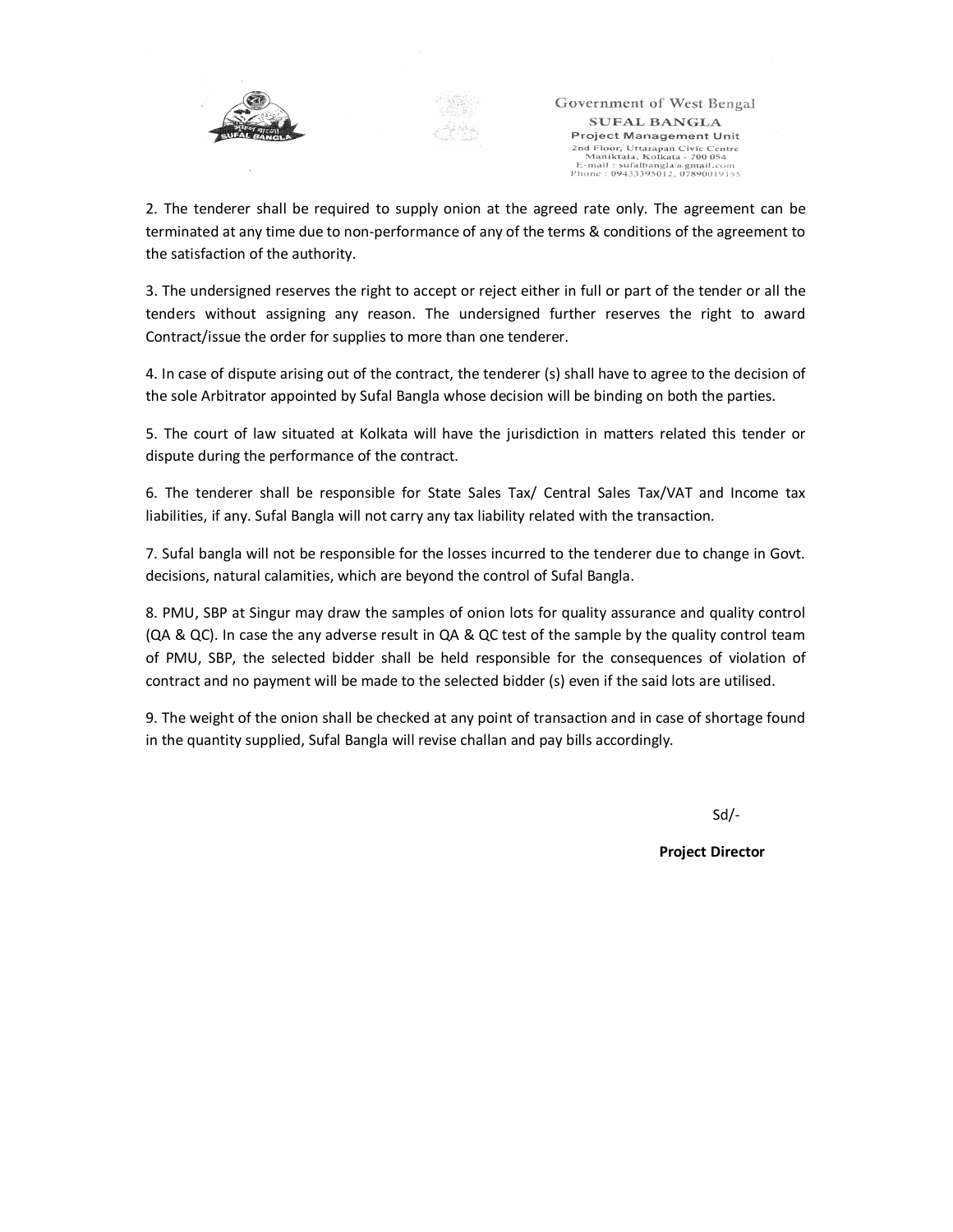

Government of West Bengal SUFAL BANGLA Project Management Unit **Calcular Continuing School Control Control Control Control Control Control Control Control Control Control Control Control Control Control Control Control Control Control Control Control Control Control Control Control Co** 

**FORM- F1**

(Letter Head)

To

The Project Director, Project Management Unit Sufal Bangla

Sir,

With reference to your Tender PD/PMU/SB/09/2015-16, we hereby quote our most competitive offer for the supply of Onion of the following varieties as per the Terms and conditions provided by you. The particulars of offer are given below:-

| <b>Onion Variety,</b><br><b>Grade And</b><br>quality | <b>Source</b><br>(Farmers/<br>Markets/Both) | Qty required (in<br>Qtl.) | Qty. offered<br>(in Qtl.) | Rate in Rs./ Qtl<br>(at TMSKB,<br>Singur, Hooghly<br>(analysis in F2) |
|------------------------------------------------------|---------------------------------------------|---------------------------|---------------------------|-----------------------------------------------------------------------|
|                                                      |                                             |                           |                           |                                                                       |

(Enclo: Signed Terms and Conditions)

Signature of the Tenderer---------------------------

Name ----------------------------------

Complete Address---------------------

Date ………………. Place ……………...